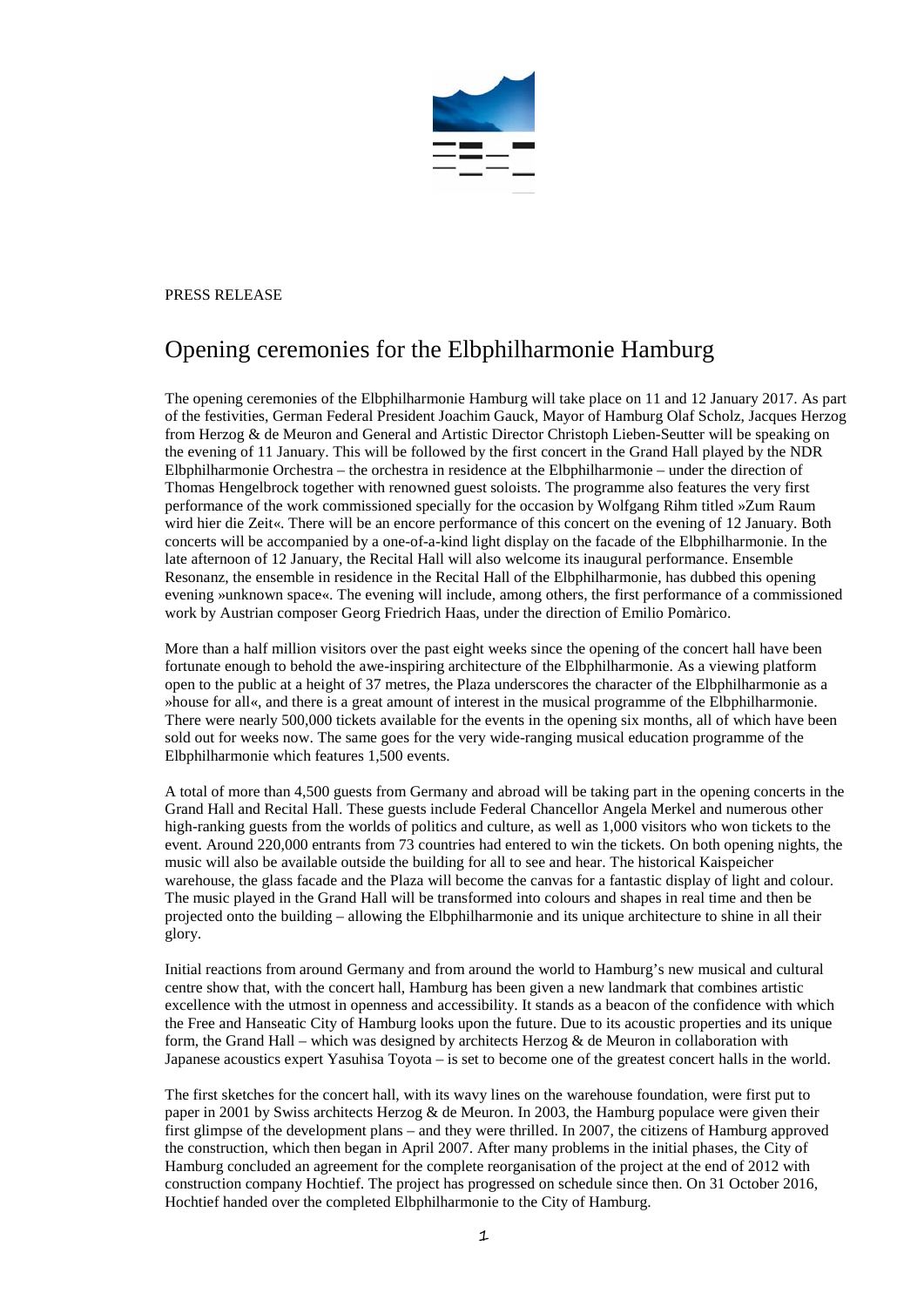

Hamburg Mayor Olaf Scholz**:** »The heart of the Elbphilharmonie will begin to beat with the first concert in the Grand Hall. With the Elbphilharmonie, Hamburg has an unmistakable symbol of the great importance that art and culture have in a free society. The construction of the Elbphilharmonie is also an invitation to the world to come and visit Hamburg, and to see this extraordinary concert hall and experience the true power of music.«

»I am very much looking forward to the opening concerts and the opening festivities to follow, where we will present – in compact form – a few of the brightest facets of our concert programme, in the Grand Hall as well as the Recital Hall,« says General and Artistic Director Christoph Lieben-Seutter. »And I am beyond excited for the future in this concert hall as well as in the Laeiszhalle. You can't blame the rest of the world if it is just a little bit envious of Hamburg's two great concert halls.«

Joachim Knuth, NDR radio programming director: »Our orchestra's residency at the Elbphilharmonie is of great cultural importance even far beyond the borders of northern Germany. By the middle of 2017 alone, the NDR Elbphilharmonie Orchestra is planning 70 concerts which will range across the entire musical spectrum. NDR and its orchestra consider the residency a great honour and a challenge – it is a great motivation to our musicians.«

Tobias Rempe, manager of Ensemble Resonanz: »An amazing challenge awaits the Ensemble Resonanz in the form of the residency at the Elbphilharmonie and, after years of extreme anticipation, our musicians are eager to show that they are up to the task. Through a diverse concert programme, the Ensemble hopes to turn the wonderful chamber music hall into a venue for new musical experiences and resonance with the audience. Being allowed to play in two venues in one city which are as different as their own concert space – the resonanzraum in the St Pauli bunker – and the Elbphilharmonie will generate a lot of creative energy among the musicians and demonstrates what is possible in Hamburg – an enormous opportunity for us.«

## **Further information**

You can find further information on the Elbphilharmonie Hamburg along with numerous photographs at [www.elbphilharmonie.de/de/presse.](https://www.elbphilharmonie.de/de/presse)

This link contains recent pictures of the opening festivities for the press as well as a published version of the programme booklet with detailed information on the opening concerts.

You can also witness the opening of the Elbphilharmonie live on television, radio and online. NDR Fernsehen will be broadcasting the festivities as well as the opening concert live on 11 January. NDR Kultur will be providing the radio broadcast, and plenty of other stations will be joining them. The opening can be seen online, including on the websites of the Elbphilharmonie [\(www.elbphilharmonie.de\)](http://www.elbphilharmonie.de/), NDR [\(www.ndr.de\)](http://www.ndr.de/) and Arte [\(www.concert.arte.tv/de\)](http://www.concert.arte.tv/de), as well as a 360° live stream a[twww.youtube.de/elbphilharmoniehh.](http://www.youtube.de/elbphilharmoniehh)

## **Tickets for the Elbphilharmonie**

Tickets for the current season of the Elbphilharmonie are already sold out. If tickets for particular events are still available, the events are listed here[:www.elbphilharmonie.de/tickets-verfuegbar.](http://www.elbphilharmonie.de/tickets-verfuegbar)

Announcement of the programme for the 2017/18 season is planned for April 2017.

The Elbphilharmonie newsletter will keep you up to date on new ticket sale dates. Sign up for the newsletter at [www.elbphilharmonie.de/newsletter.](http://www.elbphilharmonie.de/newsletter)

Press office: